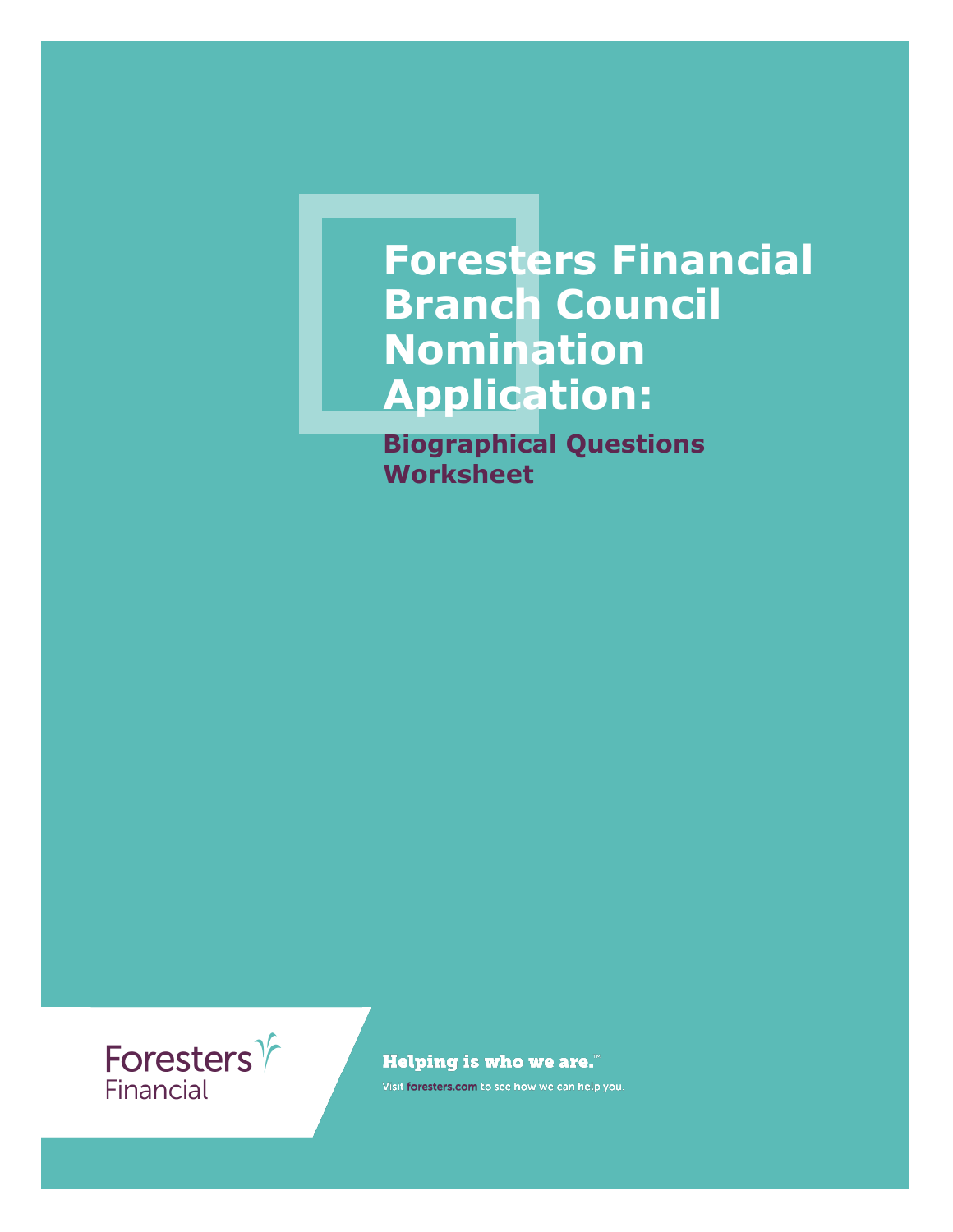As outlined in **Tips for completing your nomination in Foresters Elections**, your personal biography is the most important piece of information provided in the Foresters Financial™ Branch election process.

This worksheet contains a copy of the biographical questions you will be asked within the nomination application, along with space for you to draft your responses. Please use this resource to ensure you are completing this section of the application thoroughly and thoughtfully. Once you are satisfied with your responses within this worksheet, you can simply copy and paste them into the online application form. You can even save this worksheet for use in future years!

## **Branch Council nominations biographical questions:**

Your responses to the following five questions will be provided, in whole, to the Branch Nominating Committee to complete the application review and candidate selection process. Please provide all details within your responses as this is the only information the Branch Nominating Committee will have to evaluate your application and consider you for a position on the Branch Council.

In the application form, each of your responses will be limited to 300 characters (including spaces).

- 1) Why have you decided to run as a Branch Councillor and what personal skills and attributes would you bring to the Branch and the role of Branch Councillor?
- 2) Branch Councillors are elected to provide leadership to the Branch area. Why do you believe you will make a good leader? Provide details of any leadership experience and accomplishments in work, academic or social life.
- 3) The Branch Council works as a team to represent members' interests in their Branch area, providing input on member programmes, policies and planning for the future. Describe how you would approach teamwork within your Branch.
- 4) Communication is key to the role of the Branch Councillor. Highlight how you would ensure effective communications within your Branch. Highlight what skills and attributes you have that would make you an effective communicator and provide examples.

2